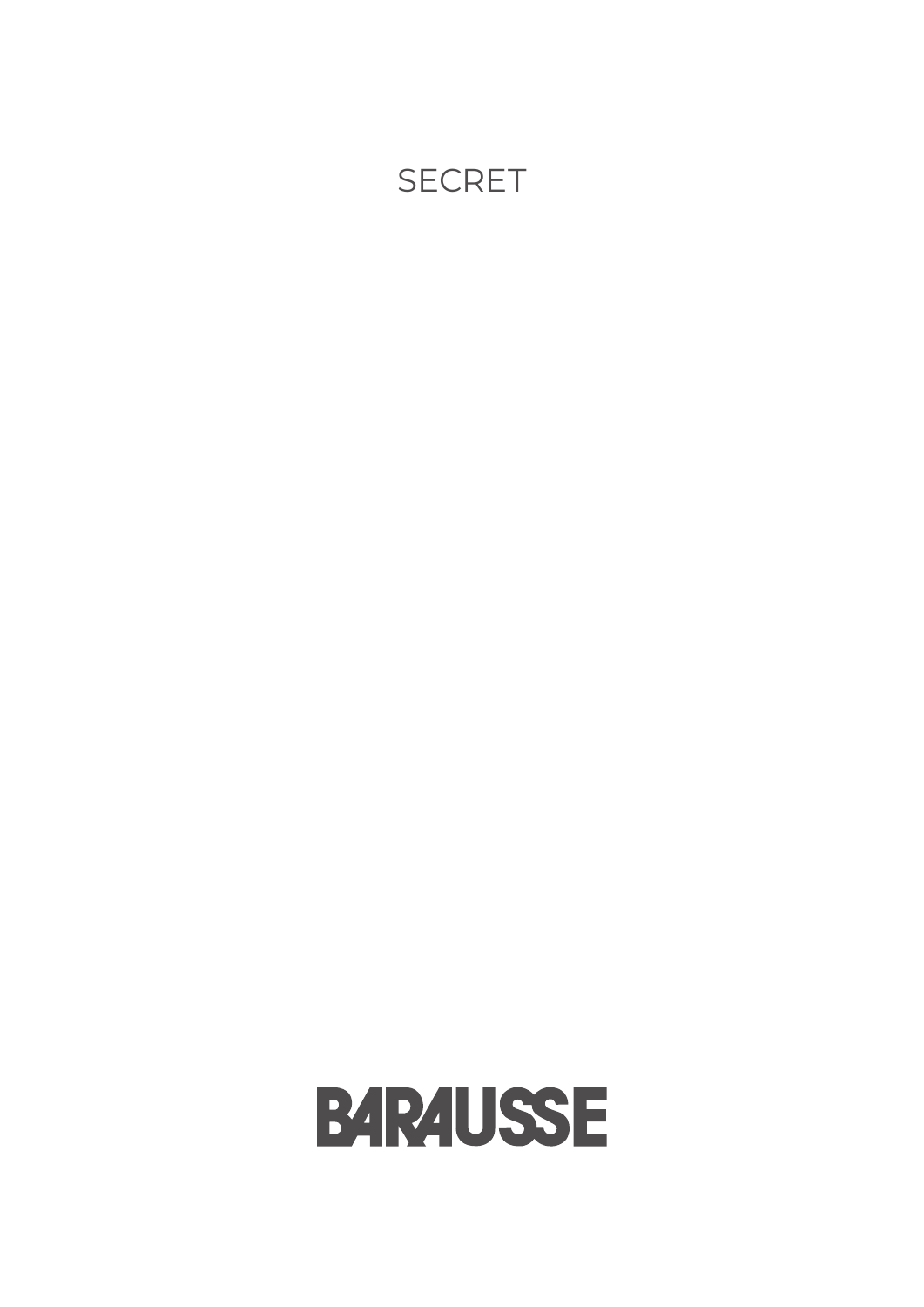### **INFORMAZIONI GENERALI GENERAL INFORMATION**

La collezione abbina ad un telaio invisibile in alluminio (integrabile sia alle pareti in muratura che a quelle in cartongesso), un'anta con struttura in abete di ampia sezione rivestite in HDF da 6mm a garanzia di stabilità, solidità e resistenza all'umidità. Tutte le porte della collezione SECRET sono supportate dalla tecnologia SIMONSWERK®, le cerniere incassate più evolute del mercato, regolabili sui tre assi.

The collection combines an invisible aluminum frame (that can be integrated both in brick walls and in plasterboard walls) a leaf with structure paneled in 6 mm-HDF to grant stability and resistance to humidity. All Secret doors are provided with SIMONSWERK® technology, the most performing hinges in the market, adjustable on three axes.

### **COMPONENTI COMPONENTS**

Anta, telaio e kit ferramenta. Leaf, frame and hardware kit.

**DESIGN DESIGN**

Barausse. Barausse.

| <b>ANTA</b>                                                                                                                                                                             | <b>LEAF</b>                                                                                                           |
|-----------------------------------------------------------------------------------------------------------------------------------------------------------------------------------------|-----------------------------------------------------------------------------------------------------------------------|
| Struttura perimetrale e rinforzi in corrispondenza della serratura<br>in listellare di abete<br>Riempimento: a struttura alveolare (nido d'ape).<br>Copertura: pannelli in HDF da 6 mm. | Perimetric frame and reinforcements at the lock made<br>of fir strips.<br>Honeycomb filling.<br>Cover: 6 mm HDF tops. |
| Disponibile in tutte le finiture.                                                                                                                                                       | Available in all finishes.                                                                                            |
| Adatta ad ambienti umidi.                                                                                                                                                               | Suitable for humid spaces.                                                                                            |
| Bordatura su 4 lati.                                                                                                                                                                    | Edges on 4 sides.                                                                                                     |
| Spessore anta: 45 mm, 60 mm Inverso.                                                                                                                                                    | Leaf thickness: 45 mm, 60 mm Inverso.                                                                                 |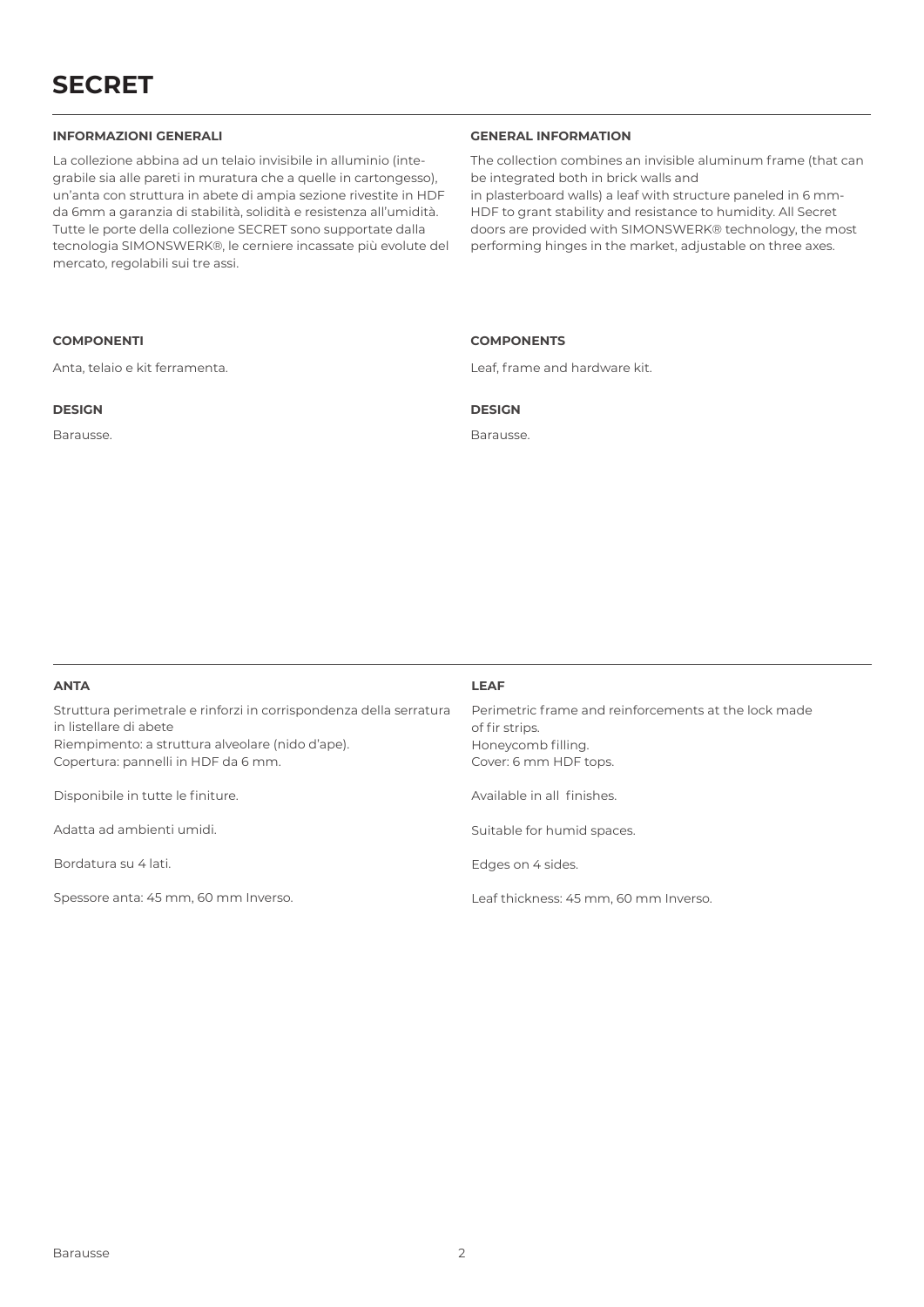# **TIPOLOGIA DI APERTURA TYPE OF OPENING**



porta a battente singola single hinged door



porta a battente doppia double hinged door



porta filo soffitto flush to ceiling door



porta scorrevole interna internal sliding door



porta scorrevole interna doppia double internal sliding door



porta a bilico con telaio rasomuro Secret pivot door with Secret frame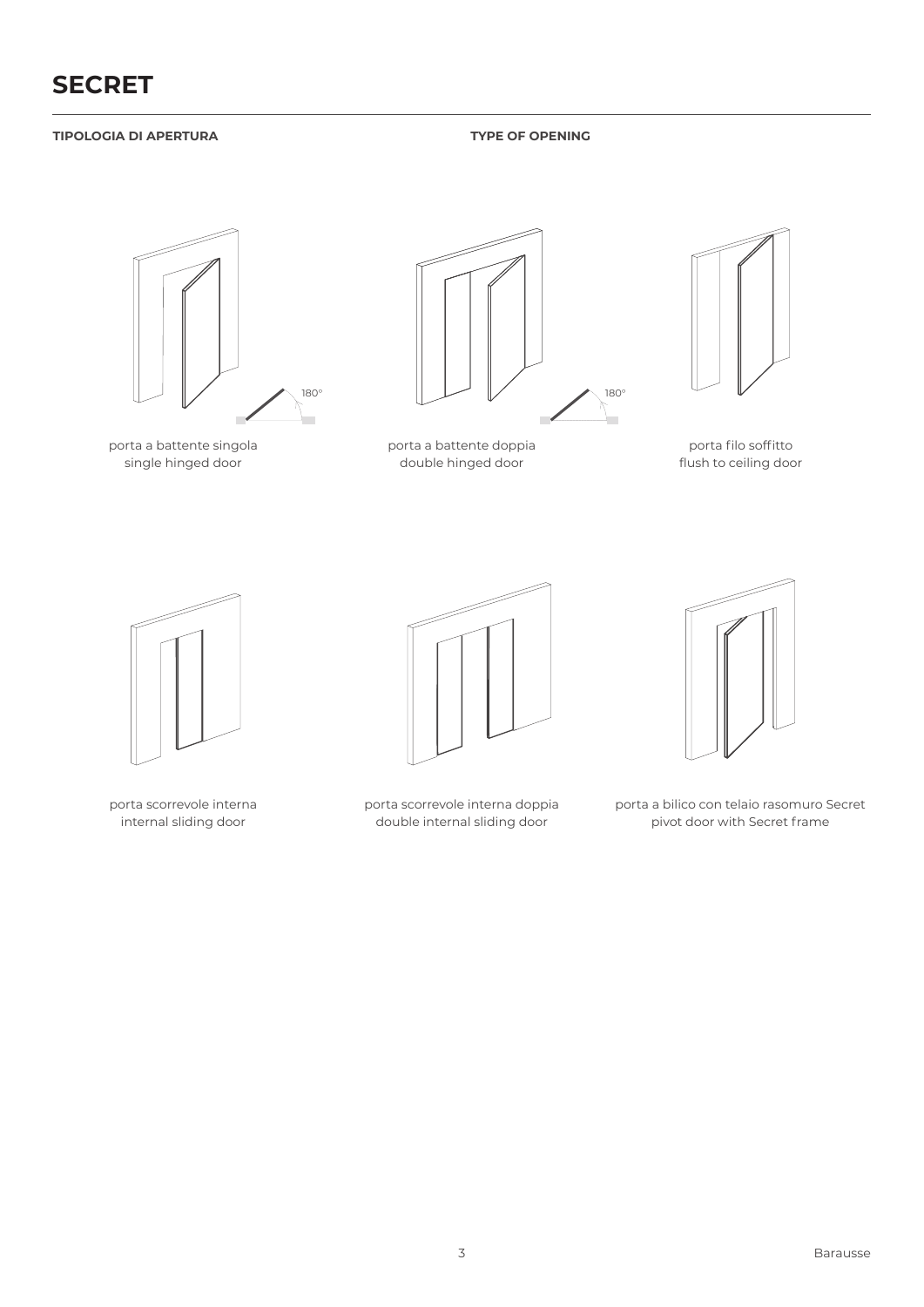### **TELAIO FRAME**

Telaio da 47 mm in alluminio.

Finitura: preverniciato bianco pitturabile o laccato. Guarnizione di battuta in gomma termoplastica.

Telaio predisposto con forature per assemblaggio montanti–traverso e montaggio kit ferramenta reversibile.

Telaio fornito con dime in legno per facilitare il montaggio. Telaio idoneo sia per la versione complanare a spingere che a tirare.

Telaio idoneo sia per il montaggio su muratura che sucartongesso.

Realizzabile in tutte le altezze fino a 300 cm.

47 mm Aluminum frame.

Finishes: white pre-varnished paintable frame or lacquered frame.

Thermoplastic rubber gasket.

Frame ready with holes for fitting the jambs, the crosspiece and the reversible hardware kit.

Frame provided with spacer to facilitate the installation Frame suitable for both the "push" and the "pull" versions. Frame suitable for installation both on both plasterboard and brickwork.

Available in all heights up to 300 cm.





**COMPLANARITÀ A TIRARE** flush on the pull side / 45 mm



**COMPLANARITÀ A TIRARE** flush on the pull side / 60 mm



complanarità a tirare flush on the pull side



complanarità a spingere flush on the push side



**COMPLANARITÀ A SPINGERE** flush on the push side / 60mm